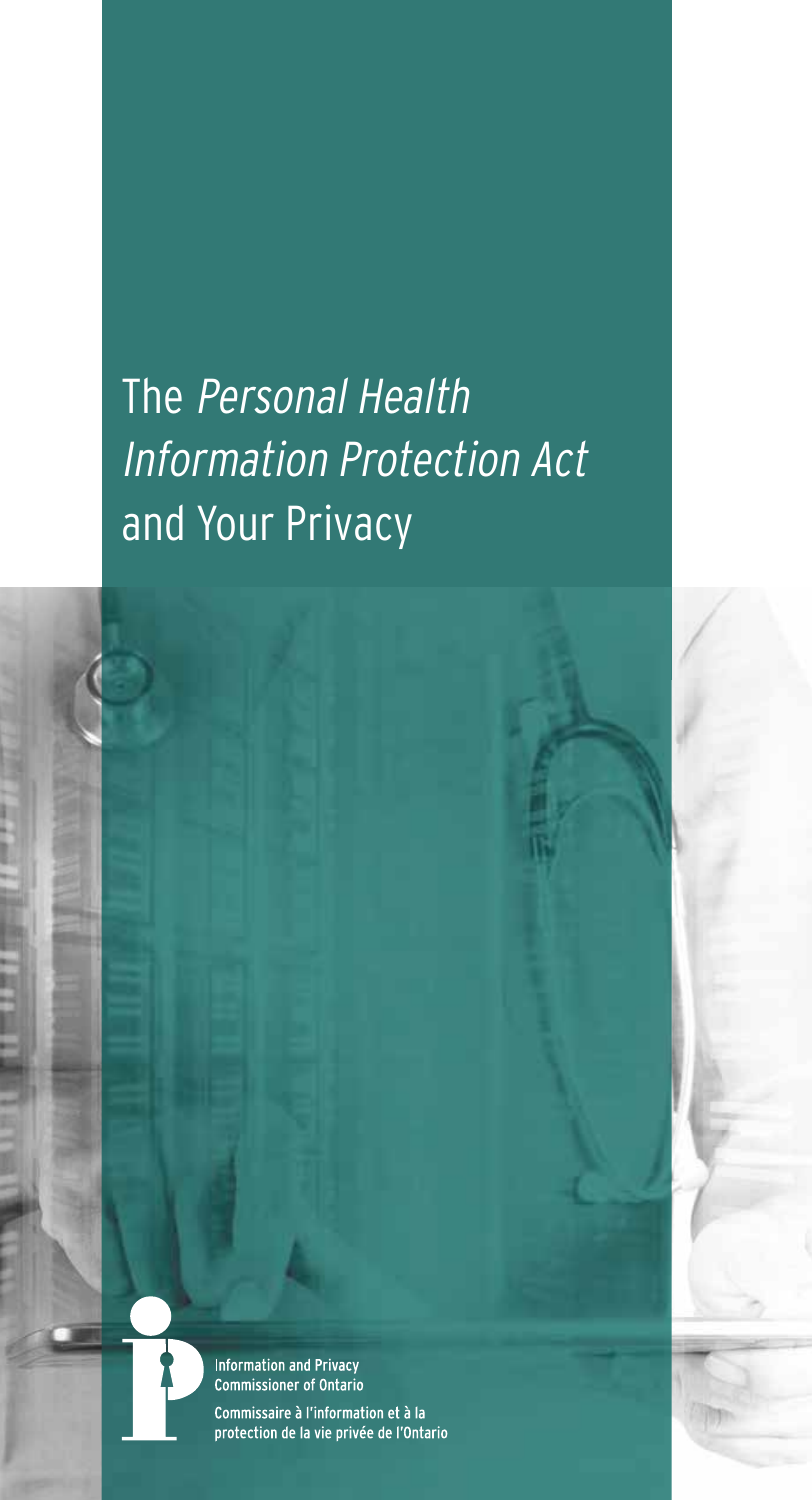The Personal Health Information Protection Act, 2004 (PHIPA) is a provincial law that governs the collection, use and disclosure of personal health information within the health sector. The object is to keep personal health information confidential and secure, while allowing for the effective delivery of health care.

Under this legislation, persons and organizations that provide health care are collectively known as health information "custodians."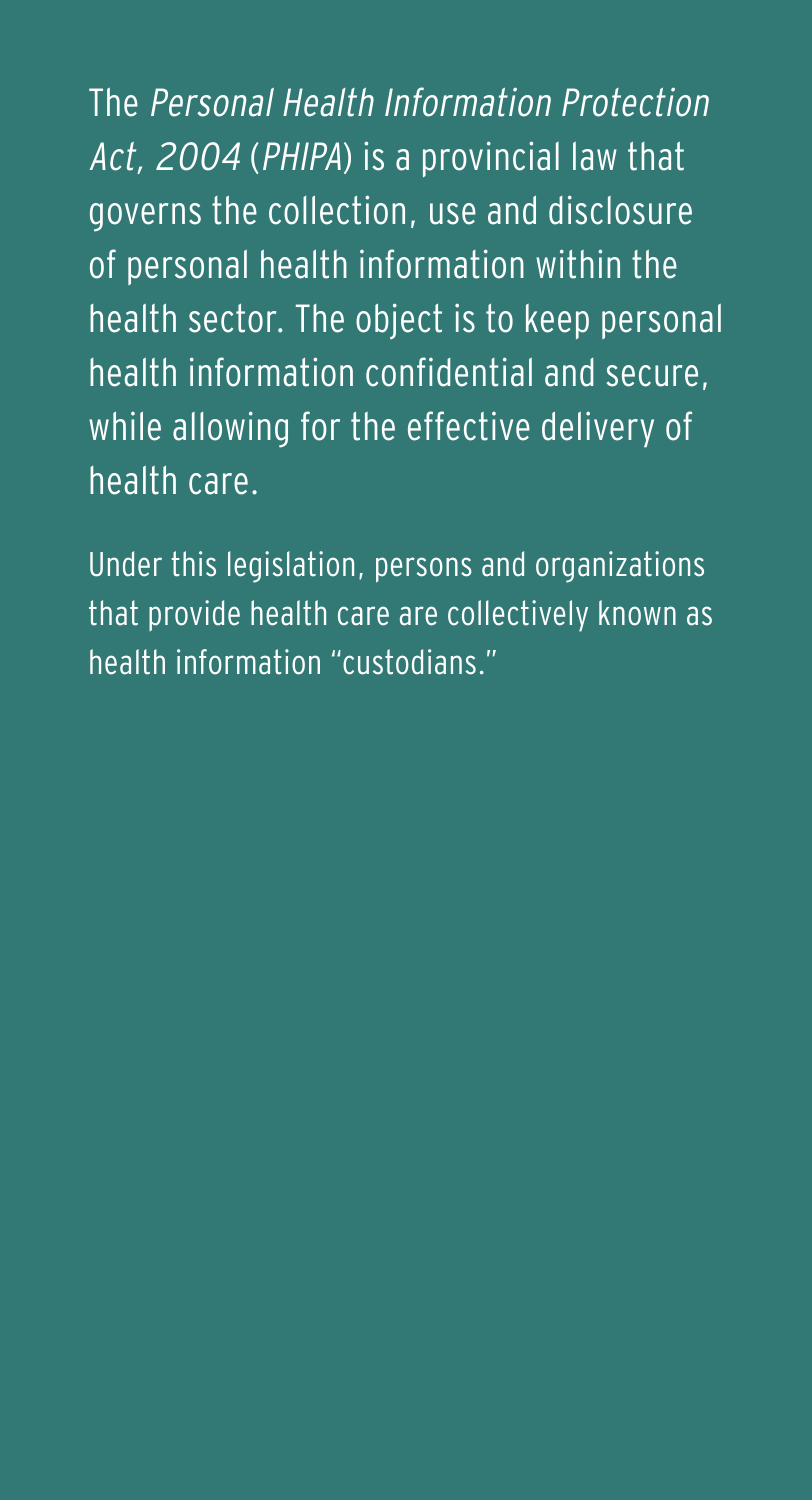# FREQUENTLY ASKED QUESTIONS

# **WHAT IS PERSONAL HEALTH INFORMATION?**

Personal health information includes any identifying information about an individual's health or health history, health care, payments or eligibility for health care, eligibility for coverage for health care or Ontario health card number.

#### **DO HEALTH INFORMATION "CUSTODIANS" NEED MY PERMISSION TO ACCESS MY PERSONAL HEALTH INFORMATION?**

Custodians are permitted to collect, use and disclose your personal health information, on the basis of implied consent, for the purpose of providing your health care.

An example where implied consent would be sufficient is if a family physician refers you to a medical specialist for consultation or to a laboratory for testing and discloses your personal health information for that purpose.

They are also permitted to collect, use and disclose your personal health information where permitted or required by law.

#### **CAN I PREVENT HEALTH INFORMATION CUSTODIANS FROM COLLECTING, USING OR DISCLOSING MY PERSONAL HEALTH INFORMATION?**

Yes. You have the right to withdraw your consent at any time.

In addition, custodians must respond to inquiries and complaints about the personal health information they hold about you.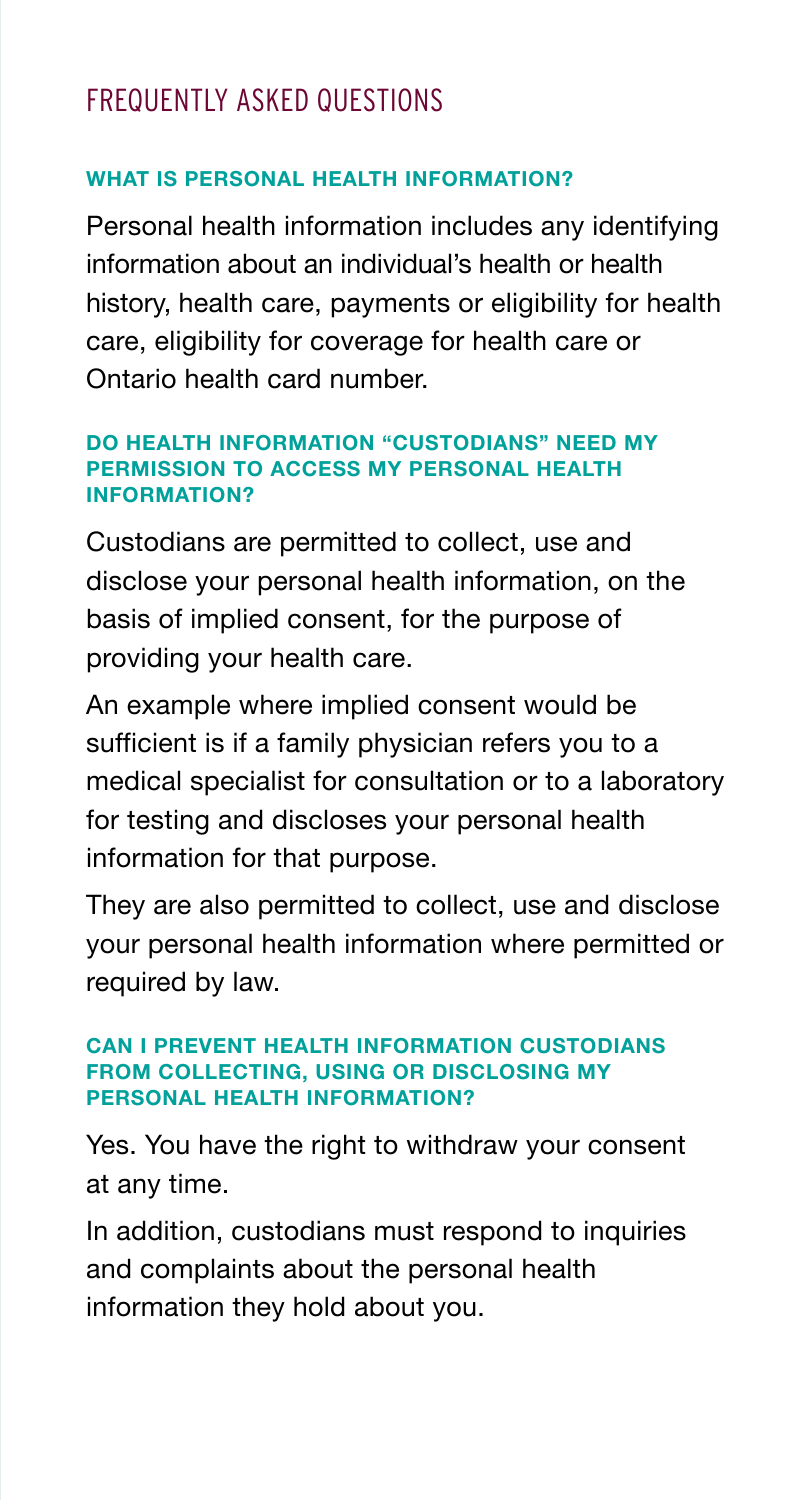The information practices of custodians must be available in written form, as well as information on how to contact them.

## **AS A PATIENT, DO I HAVE THE RIGHT TO SEE MY PERSONAL HEALTH INFORMATION?**

Yes. You have a right to access your health records. You may be asked to make the request in writing, and custodians are allowed, depending on the circumstances, 30 to 60 days to respond to your request. You may be charged a reasonable fee to cover the costs.

Certain limited exceptions to access exist, but custodians denying access to your records must explain the grounds for doing so. You also have the right to complain about access decisions our office within six months of the decision.

## **WHAT IF MY RECORD OF PERSONAL HEALTH INFORMATION IS INACCURATE OR INCOMPLETE?**

You can request that your health information be corrected. However, health information custodians may require that you make the request in writing and, depending on the circumstances, they are given 30 to 60 days to respond.

Custodians are not required to correct your records in all circumstances. For example, custodians do not have to correct professional *opinions*. However, you may require that a statement of disagreement be attached to your records, and that your disagreement be communicated to others involved in your treatment and care.

If a correction is refused, the custodian must give a reason. You can then complain to our office within six months of the decision.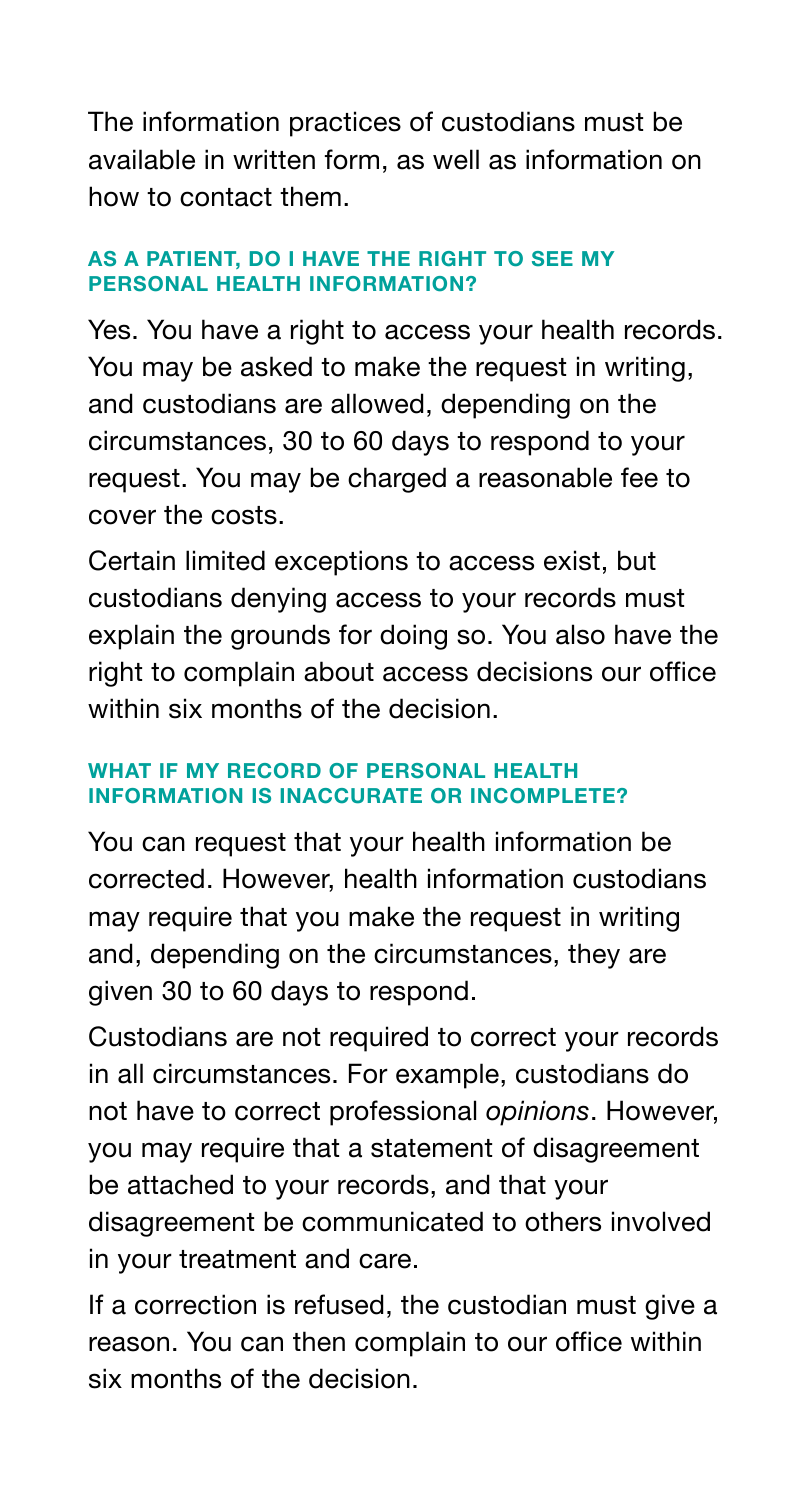## **WHAT DO I DO IF I HAVE A COMPLAINT?**

Complaints about the actions of custodians in their handling of your personal health information can also be made to our office. These include the improper collection, use or disclosure of your personal health information. Complaints should be made within one year of you becoming aware of a problem.